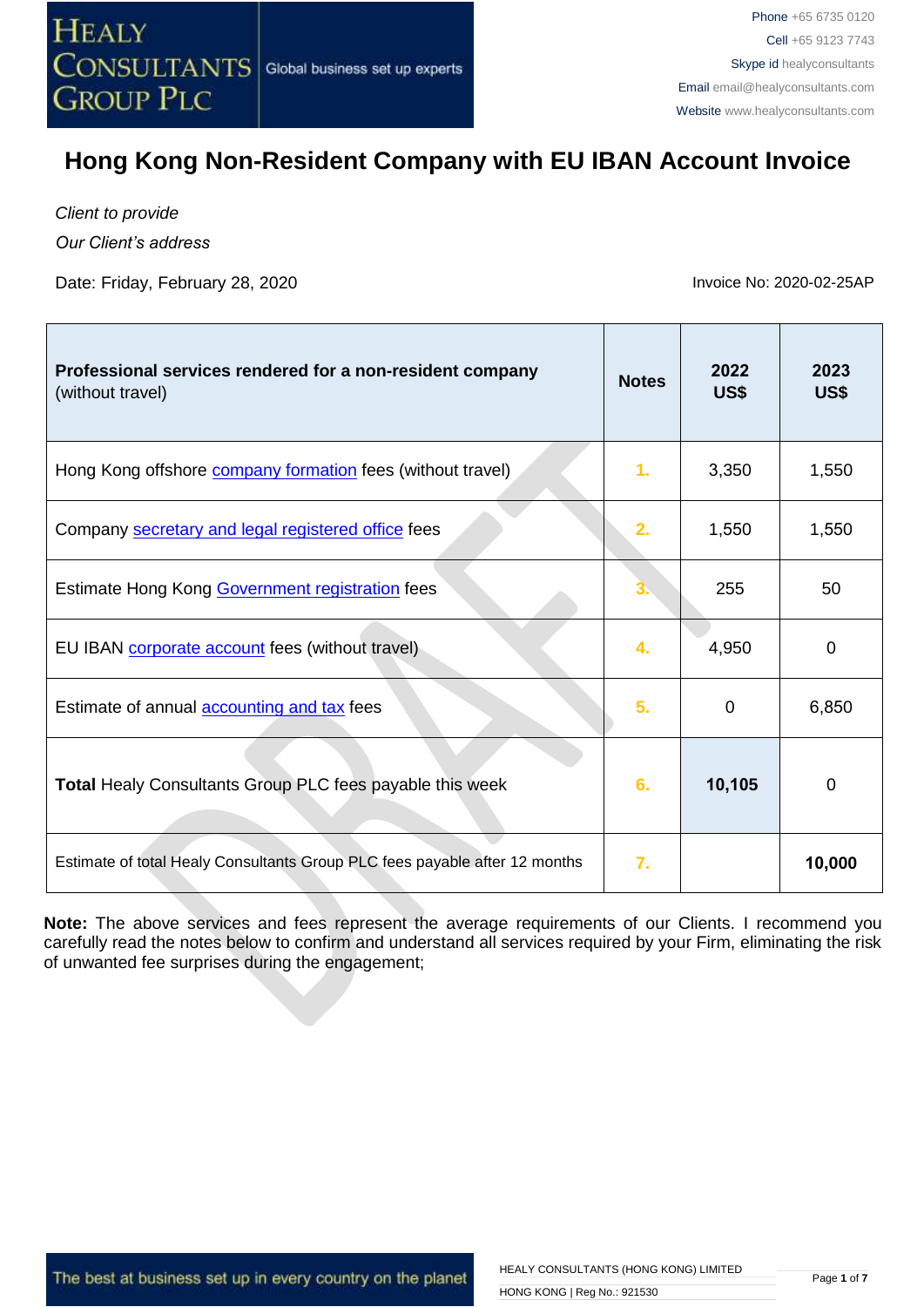

### *Notes to invoice above*

**1.** Healy Consultants Group PLC's fees to legally register our Clients' Hong Kong offshore company within [one week \(click link\).](http://www.healyconsultants.com/hong-kong-company-registration/incorporation-steps/) by **i)** providing MA&A for our Client's business activities **ii)** reserving a company name with [Companies Registry](http://www.cr.gov.hk/en/public/services.htm) **iii)** settling our accountant and lawyer fees and **iv)** preparing a high quality company incorporation application for [Companies Registry;](http://www.cr.gov.hk/en/public/services.htm)

Starting on the 1st of April 2017, the Hong Kong Inland Revenue Department has increased the Business Registration Certificate fee from HK\$ 250 to HK\$ 2,250.

All [engagement fees](http://www.healyconsultants.com/company-registration-fees/) (click link) are agreed and paid up front and agree to the fees published on our country web pages. Consequently, there are no hidden fees or surprises or ambushes throughout the engagement. All engagement deadlines are agreed up front in the form of [a detailed project plan,](http://www.healyconsultants.com/index-important-links/example-project-plan/) mapping out deliverables by week throughout the engagement term.



Every second day during the engagement, we email our Client [a detailed email engagement status update.](http://www.healyconsultants.com/index-important-links/weekly-engagement-status-email/) Our Client is immediately informed of engagement problems together with solutions. Your dedicated engagement manager is reachable by phone, skype, live chat and email and will communicate in your preferred language;

**2.** In accordance with [Hong Kong New Companies Ordinance](http://www.cr.gov.hk/en/companies_ordinance/docs/NewCO_C622_HL_FullVersion-e.pdf) (click link), each Hong Kong offshore company must appoint a company secretary, who may be a natural person or a body corporate, but the company secretary must be resident in Hong Kong. Healy Consultants Group PLC will act as your Hong Kong company secretary, for which our annual responsibilities include **i)** preparation and filing of the annual return **ii)** securely maintaining company books **iii)** liaising with the Hong Kong Government on behalf of our Client **iv)** legal filing of changes of company structure and **v)** reminding our Client of statutory deadlines;

In accordance with the [Hong Kong New Companies Ordinance,](http://www.cr.gov.hk/en/companies_ordinance/docs/NewCO_C622_HL_FullVersion-e.pdf) an offshore company shall as from the date of its incorporation have a legal registered office in Hong Kong, to which all official Government communications and notices may be addressed;

To comply with this statutory requirement, Healy Consultants Group PLC Hong Kong business office will be the registered office address for your Hong Kong offshore company. Thereafter, this address will be used to receive Government correspondence including **i)** tax letters **ii)** notice of the legal annual return and **iii)** all government communications. Most of our Clients wish to place [Healy Consultants Group PLC's](http://www.healyconsultants.com/corporate-outsourcing-services/company-secretary-and-legal-registered-office/) office [address](http://www.healyconsultants.com/corporate-outsourcing-services/company-secretary-and-legal-registered-office/) on invoices, contracts, websites and business cards;

- **3.** This fee is an estimate of Government costs payable during your Firm's engagement. All Government fee payments will be supported by original receipts. Examples of Government costs include **i)** reserving the offshore company name with the [Companies Registry](http://www.cr.gov.hk/en/public/services.htm) **ii)** obtain the certificate of incorporation with the [Companies Registry](http://www.cr.gov.hk/en/public/services.htm) and **iii)** sign up with [Inland Revenue Department.](http://www.ird.gov.hk/eng/welcome.htm) Following engagement completion, Healy Consultants Group PLC will refund our Client any excess of funds received over actual Government costs paid;
- **4.** To secure multi-currency EU IBAN corporate account approvals for our Client's company, Healy Consultants Group PLC strategy is as follows:
	- Healy Consultants Group PLC will prepare a quality business plan for our Client's review then use the same to **i)** secure multiple institution confirmations they welcome a formal application from our Client's business and **ii)** maximize the probability of successful multi-currency EU IBAN corporate account approvals;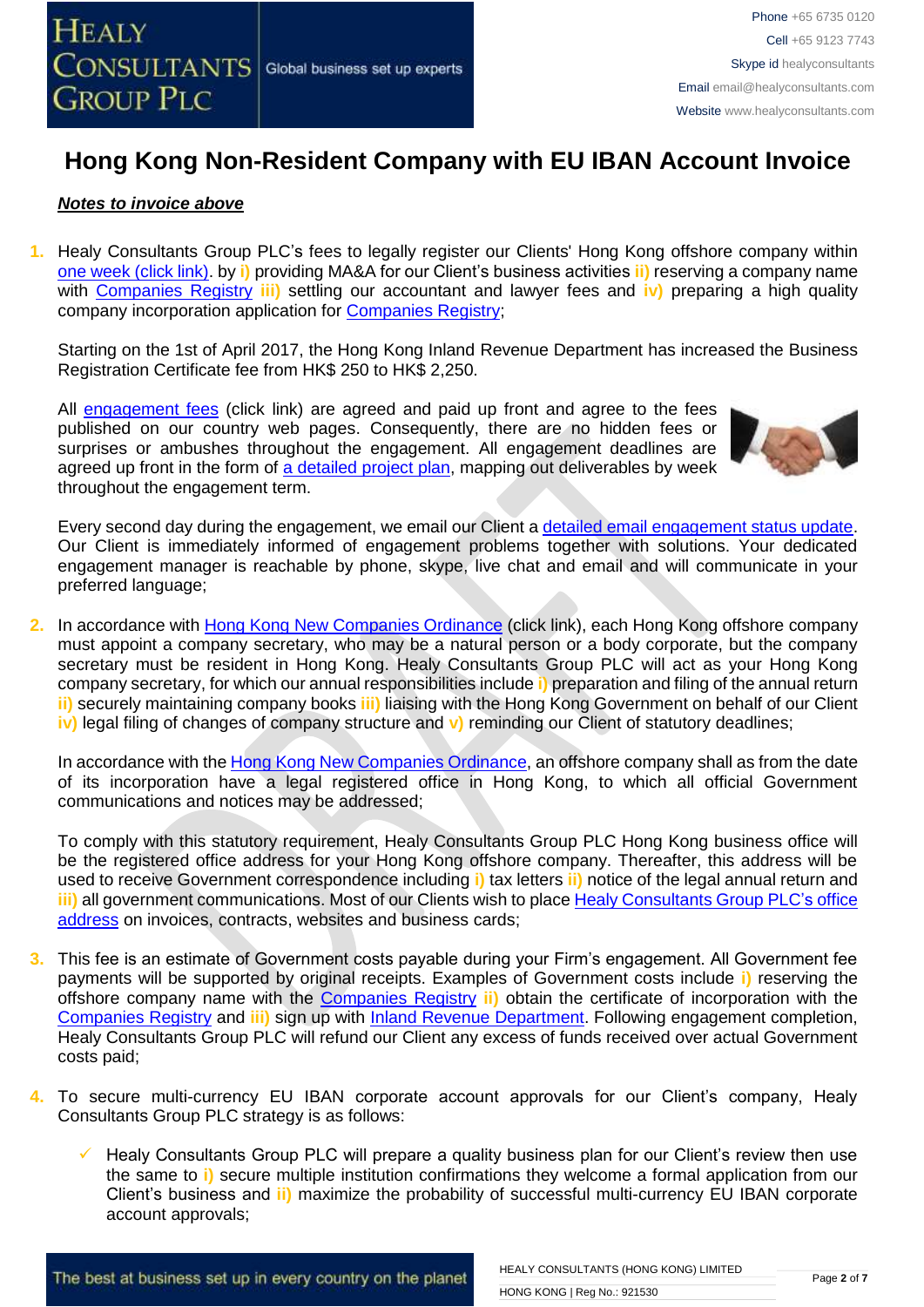- At the time of company incorporation, we recommend to keep [the corporate structure simple](https://www.healyconsultants.com/about-us/complex-client-engagements/simplify-business-setup/) (click link) by appointing our Client's preferred individual shareholder(s) and director(s) and signatories – no corporate entity, nominee, trust, or tax haven holding company;
- Our Client to appoint individuals who could timely travel to meet multiple local and international PSPs, if their Compliance Departments require the same before releasing multiple multi-currency EU IBAN corporate accounts numbers. If travel is required, our Firm will refund US\$950 and action [this travel](https://www.healyconsultants.com/index-important-links/clients-travel-engagement/)  [policy;](https://www.healyconsultants.com/index-important-links/clients-travel-engagement/)
- Before, during and after PSP meetings, the institutions's In-house Legal and Compliance Department may revert multiple times for additional documentation and information from each **i)** signatory / director / UBOs of the companies as well as **ii)** our Client's business and transactions;
- If some PSPs decline to board our Client's business, Healy Consultants Group PLC will immediately inform our Client and action backup PSP solutions;
- All going well in an average of 3 months following application submission, Healy Consultants Group PLC secures multiple multi-currency EU IBAN corporate account numbers for our Client's company;
- Thereafter, Healy Consultants Group PLC or the PSPs will courier mails and e-service tokens to the signatory, who is expected to activate the internet PSP account, if needed with Healy Consultants Group PLC's assistance;
- Affter EU IBAN corporate account numbers are secured and if required, Healy Consultants Group PLC to assist our Client to appoint more new shareholders and directors. However, the PSPs will usually only approve them as signatory after a face to face meeting and review and approval of a signatory application;

For each PSP, our Firm will prepare a quality tailored business plan; to optimize the probability of EU IBAN corporate account approval. Each EU IBAN corporate account opening fee is US\$4,950 [\(click link\).](https://www.healyconsultants.com/global-corporate-banking-for-resident-company/) It is a time-consuming task; Healy Consultants Group PLC will shelter our Client from the administrative challenges. As you can appreciate, it is a difficult task to obtain corporate account approval through newly formed companies when shareholders, directors and signatories reside overseas;

Depending on the nationality of the UBO, shareholders, signatories, and directors and the nature and value of the business assets and transactions, it is wise to expect that **i)** EU IBAN corporate account approvals will take an average of three months from the date of company registration and receipt of all KYC documentation and **ii)** multiple PSPs will request the directors AND signatories to travel for a one hour interview with the institution's officer, before account opening. Refer to the notes below for more detailed important information about each EU IBAN corporate account opening procedures and requirements;

While Healy Consultants Group PLC will be glad to assist our Client to open multiple EU IBAN corporate accounts, it is challenging and time consuming to open EU IBAN corporate accounts for businesses when their shareholders, directors and signatories do not live in the country where the account is being applied for. Consequently, it will take us an average of [twelve weeks](http://www.healyconsultants.com/international-banking/bitcoin-business-bank-account/) to open each EU IBAN corporate account, counting from receipt of all required KYC documentation. Healy Consultants Group PLC will prepare a business plan for the PSP to optimize the probability of EU IBAN corporate account approval;

During the EU IBAN corporate account opening process, it is common for each institution's in-house Legal and Compliance Department to request additional [due diligence](http://www.healyconsultants.com/due-diligence/) documents from potential customers including but not limited to **i)** regulatory licenses **ii)** proof of business globally and in home country including evidence of contracts, invoices and agreements with local Clients and **iii)** additional KYC information on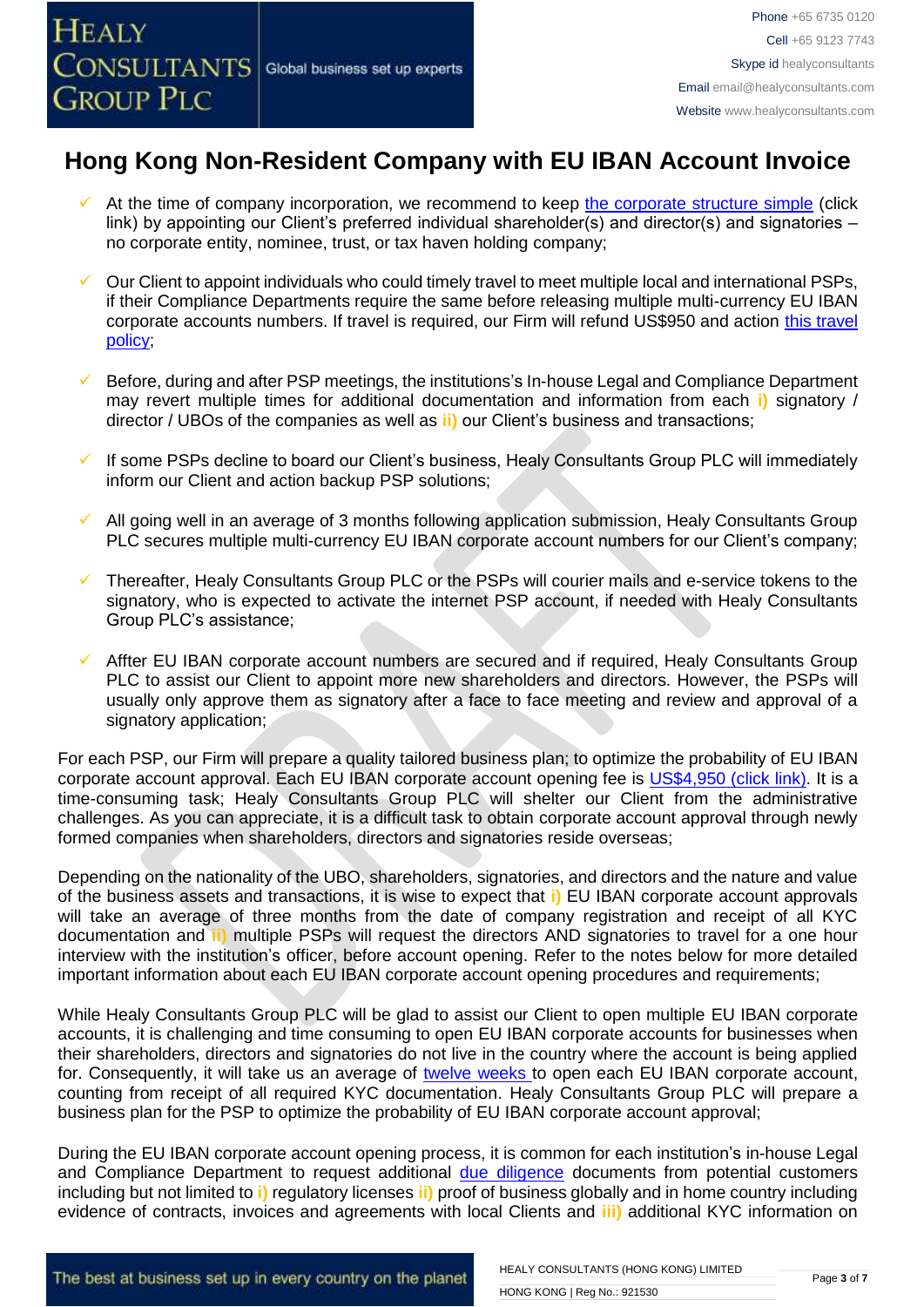our Client's business and place of residency, including nature and volume of transactions. We assume our Client provides most of this information within one week;

Because global interest rates are low, international PSPs and institutions make little profits from current accounts. Consequently, international institutions appetite for new multi-currency EU IBAN corporate account opening applications is low. Consequently, global PSPs and institutions are more likely to reject new multi-currency EU IBAN corporate account opening applications. Because of the above, customer demand for new EU IBAN corporate accounts is very high. Consequently, international PSPs choose vanilla customers that tick all the boxes of a low risk Client. For example, most PSPs and institutions will only welcome multi-currency EU IBAN corporate account opening applications from a company registered in the same country, with local staff and office premises;

When dealing with international PSPs, the front office officer (Relationship Manager) is willing to help Healy Consultants Group PLC and our multi-national Clients. The realistic role of this institution's officer is to collect information and ensure an accurate and complete multi-currency EU IBAN corporate account opening application is submitted to the institutions in-house Legal and Compliance Department;

Unfortunately, the institutions in-house Legal and Compliance Department has ultimate power of approval over new multi-currency EU IBAN corporate account applications. This Department is extremely risk adverse and often lacks commercial reality. Furthermore, the in-house Legal and Compliance Department does not speak to customers nor to Healy Consultants Group PLC. All communications must go through the front office officer. Consequently, quality Clients do not get a chance to communicate directly with the institution's decision makers – a chance to properly explain their business and the risks the institution perceives;

Global PSPs and institutions enjoy ultimate power of approval of EU IBAN corporate account applications. Consequently, guaranteed success is outside of Healy Consultants Group PLC control. What is inside our control is the preparation and submission of a high quality application that maximizes the likelihood of approval;

Global PSPs and institutions [continue to tighten](https://www.healyconsultants.com/international-banking/opening-corporate-bank-accounts/) EU IBAN corporate account opening procedures, their internal compliance departments completing more thorough due diligence of Clients. Consequently, our Client should expect the account approval period at least 2 months and on average 3 months.

During the engagement, PSPs and institutions will revert to Healy Consultants Group PLC and our Client to request additional KYC information, including **i)** details of existing business setup; **ii)** reason for opening corporate accounts in the specific jurisdiction; **iii)** list of suppliers and Clients in the jurisdiction; i**v)** lease agreement; and **v)** proof of net worth from the shareholders and evidence the same are complying with their local taxation reporting obligations. As always, Healy Consultants Group PLC will liaise with the institution to secure exemption from these requirements;

Depending on our Client business and nationality, there is a 25% probability the PSPs and institutions will request a signatory to travel for a one-hour interview. Healy Consultants Group PLC will try our best to skilfully negotiate a travel exemption. If our Client must travel to the jurisdiction for corporate account opening, Healy Consultants Group PLC will refund our Client €950;

All PSP charges, certification and translation and other third-party fees incurred during the EU IBAN corporate account opening process are to be borne by our Client, never by the nominees. These additional fees are to be payable in advance of any disbursement;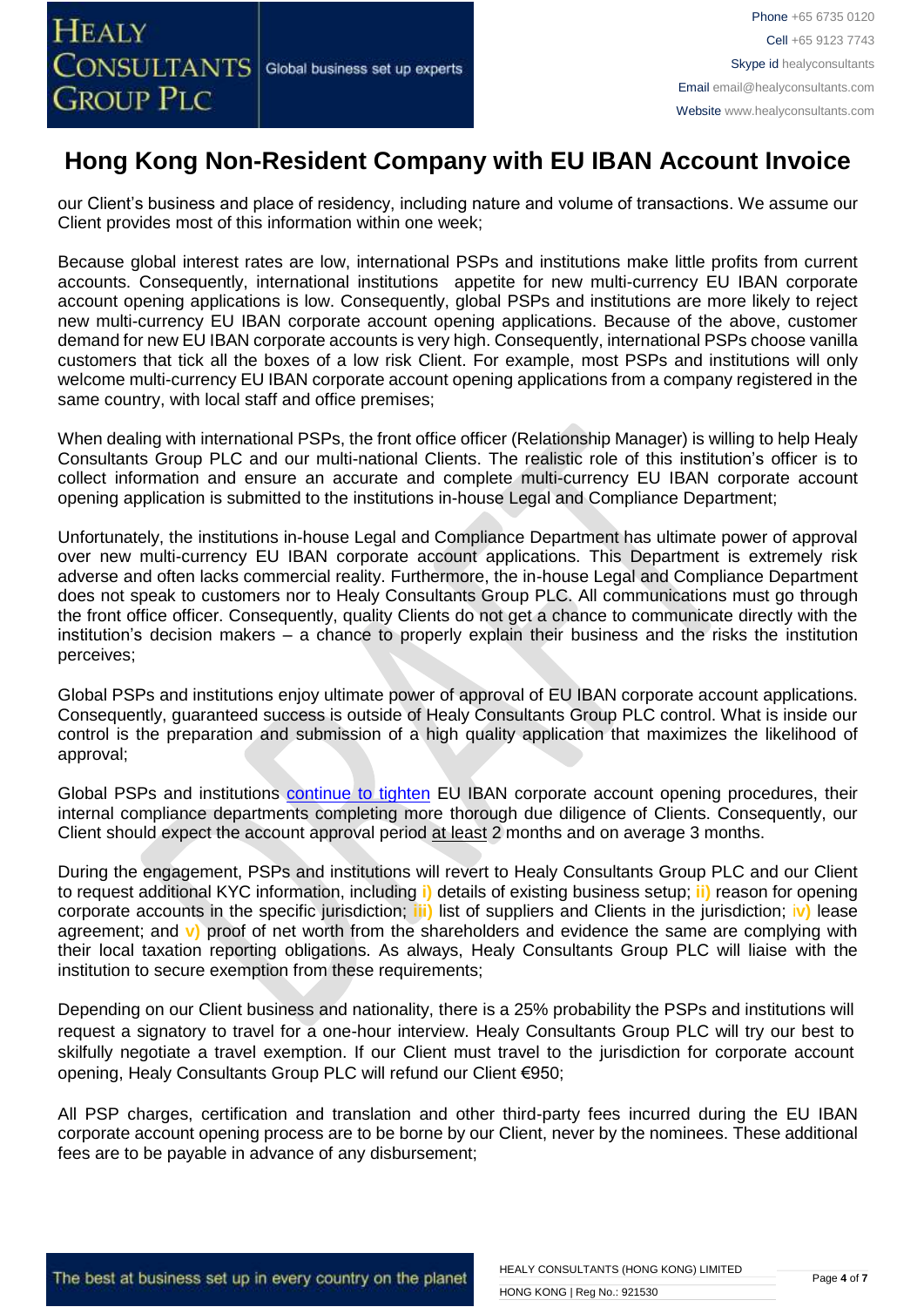Healy Consultants Group PLC will supply the PSPs and institutions with the proof of addresses and other due diligence supplied by our Client. Hopefully they will accept the same and do not revert requesting additional documents; From our side we will relentlessly negotiate for waivers. Healy Consultants Group PLC expects the PSP institution's risk department to request additional [due diligence](http://www.healyconsultants.com/due-diligence/) from our Client's business and from the signatory, directors, shareholders and UBOs. We assume our Client will timely supply this information and supporting documents or there will be engagement delays.







- **5.** For an active trading company, these [accounting](http://www.healyconsultants.com/hong-kong-company-registration/accounting-legal/) and tax fees are an estimate of Healy Consultants Group PLC fees to efficiently and effectively discharge your annual company accounting and tax obligations. Following receipt of a set of draft accounting numbers from your company, Healy Consultants Group PLC will more accurately advise accounting and tax fees. For a dormant company, Healy Consultants Group PLC fees are only US\$950;
- **6.** All fees quoted in this invoice correspond to fees quoted [on Healy Consultants Group PLC's](http://www.healyconsultants.com/company-registration-fees/) website. Please review this invoice carefully to identify errors. During the rush of the business day, it is possible that Healy Consultants Group PLC inadvertently made fee calculation errors, typing errors or omitted services or omitted historic fee payments from Clients. In the unfortunate event you identify invoice errors, please revert to me directly re the same. I apologize in advance if I or my staff made invoice errors;
- **7.** Assuming our Clients re-engage Healy Consultants Group PLC in year 2, this fee is an estimate of the fees payable next year, 12 months after the date of company registration;
- **8.** The fees quoted in this invoice are a prediction of the fees required to efficiently and effectively complete this engagement in a timely manner. If during the engagement Healy Consultants Group PLC realizes that the project is more complex than anticipated, requiring a large additional investment of time, my Firm will revert to request additional fees;
- **9.** In accordance with the [Hong Kong New Companies Ordinance](http://www.cr.gov.hk/en/companies_ordinance/docs/NewCO_C622_HL_FullVersion-e.pdf) there is no minimum issued share capital required for a Hong Kong offshore company;
- 10. In accordance with the [Hong Kong New Companies Ordinance,](http://www.cr.gov.hk/en/companies_ordinance/docs/NewCO_C622_HL_FullVersion-e.pdf) effective from March 3<sup>rd</sup> 2014, every Hong Kong company must have at least one individual director. If required, Healy Consultants Group PLC will be pleased to provide your firm with a professional nominee director. Our fee amounts to US\$3,900 per annum;



- **11.** If our Client requires additional nominee services [\(click link\),](http://www.healyconsultants.com/corporate-outsourcing-services/nominee-shareholders-directors/) Healy Consultants Group PLC fee for corporate nominee director or corporate nominee shareholder amounts to US\$2,100 per annum. Our fee to be both nominee director and shareholder amounts to US\$6,600 per annum. Being the sole shareholders and sole director of a Client's company exposes Healy Consultants Group PLC to reputation, litigation and financial risk;
- **12.** If required, Healy Consultants Group PLC will be pleased to assist your firm obtain Hong Kong business [visa](http://www.healyconsultants.com/hong-kong-company-registration/formation-support-services/) approvals. Our fee is US\$7,950 per person and includes preparation of a quality visa application and submitting to the correct Government immigration officers. The Government enjoys ultimate power of approval of visa applications, consequently, guaranteed success is outside of Healy Consultants Group PLC control. What is inside our control is the preparation and submission of a high-quality immigration visa application that maximizes the likelihood of visa approval. In the unfortunate event the visa application is rejected, Healy Consultants Group PLC will be happy to submit an appeal to secure visa approval. Healy Consultants Group PLC fees for each appeal amounts to US\$950;

The best at business set up in every country on the planet

HEALY CONSULTANTS (HONG KONG) LIMITED HONG KONG | Reg No.: 921530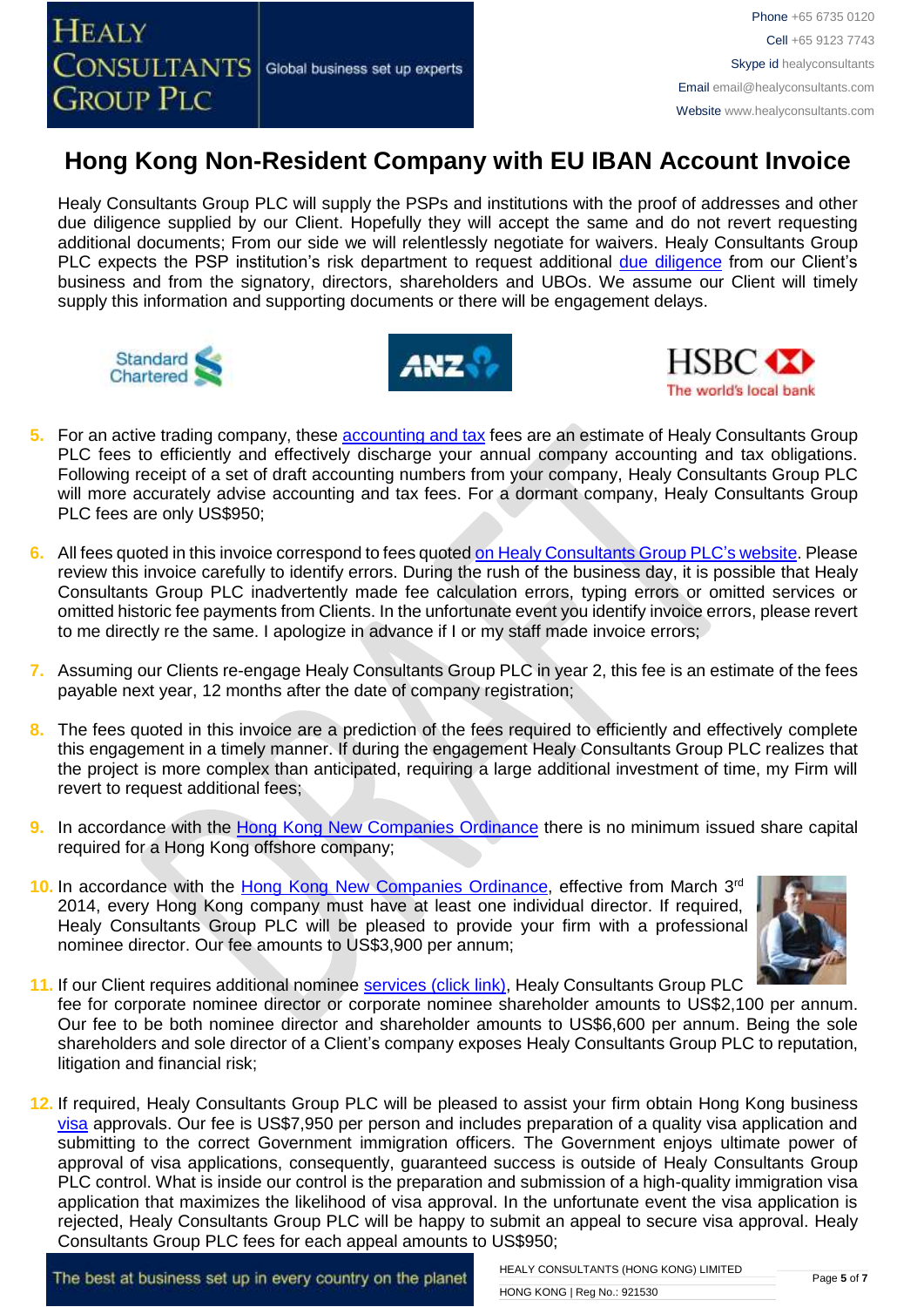- **13.** Engage Healy Consultants Group PLC to [project manage](http://www.healyconsultants.com/project-manage-engagements/) the set up of your business in every country on the planet. We are the best in the [world](http://www.healyconsultants.com/best-in-the-world/) at what we do and we are a one-stop-shop for [the A to Z](http://www.healyconsultants.com/a-to-z-of-business-set-up/) of every country engagement;
- **14.** Depending on our Client's business and nationality, the Hong Kong Government may require a special regulatory license to carry on your business in the country. Healy Consultants Group PLC will assist our Client secure license approval; there may be additional engagement fees. However, the Government enjoys ultimate power of approval of company registrations and business licenses;
- **15.** During the engagement, shareholders and directors documents may need to be translated into the local language before the Government and Bank approves company registration and EU IBAN corporate account opening respectively. Consequently, our Client should budget for possible additional translation and embassy atestation fees. Either our Client or Healy Consultants Group PLC can complete this administrative task;

As always, Healy Consultants Group PLC will negotiate with all third parties to eliminate or reduce additonal engagement costs. For transparency purposes, all third-party fee payments will be supported by original receipts and invoices. Examples of possible third-party payments include **i)** embassy fees **ii)** notary public costs **iii)** official translator fees;

- **16.** It is important our Clients are aware of their personal and corporate tax obligations in their country of residence and domicile. Let us know if you need Healy Consultants Group PLC help to clarify your local and international annual tax reporting obligations;
- **17.** To assist our Clients minimize Forex costs, we offer the payment in SG\$, Euro, Pound or US\$. Kindly let me know in which currency your Firm prefers settling our fees and I will send an updated invoice, thank you;
- **18.** Monthly, quarterly and mid-year Government tax obligations include monthly and quarterly payroll reporting, and corporation tax return filing. If you need our help, Healy Consultants Group PLC can complete monthly Government reporting for a monthly fee of US\$860. Healy Consultants Group PLC monthly support will include **i)** receive in dropbox the monthly invoices from our client **ii)** label monthly PSP statement transactions **iii)** preparation and submission of VAT returns and **iv)** submission of monthly employee payroll reporting;
- **19.** As stipulated on [our website](http://www.healyconsultants.com/) and in section 3 of our engagement letter, Healy Consultants Group PLC will only commence the engagement following **i)** settlement of our fees and **ii)** completion and signing of our legal engagement letter;
- **20.** During the annual renewal engagement with our Client, our in-house Legal and Compliance Department reviews the quality and completeness of our Client file. Consequently, Healy Consultants Group PLC may revert to our Client to ask for more up to date [due diligence documentation;](http://www.healyconsultants.com/due-diligence/)
- **21.** Some of our Clients require an [immediate Hong Kong solution](http://www.healyconsultants.com/hong-kong-company-registration/turnkey-solutions/) (click link). With this strategy, within a day Healy Consultants Group PLC can supply our Client **i)** an existing dormant company number and **ii)** an already approved Hong Kong corporate account number and **iii)** a business address. Turnkey solutions are attractive to those entrepreneurs who wish to immediately close a country deal, sign a contract or invoice a customer. Our Clients will not have to travel to Hong Kong for change of signatory;
- 22. Healy Consultants Group PLC will only incorporate your offshore company after 75% of due diligence [documentation](http://www.healyconsultants.com/due-diligence/) is received by email. Healy Consultants Group PLC will only open a corporate account after 100% of the Client's original due diligence documentation is received by courier;